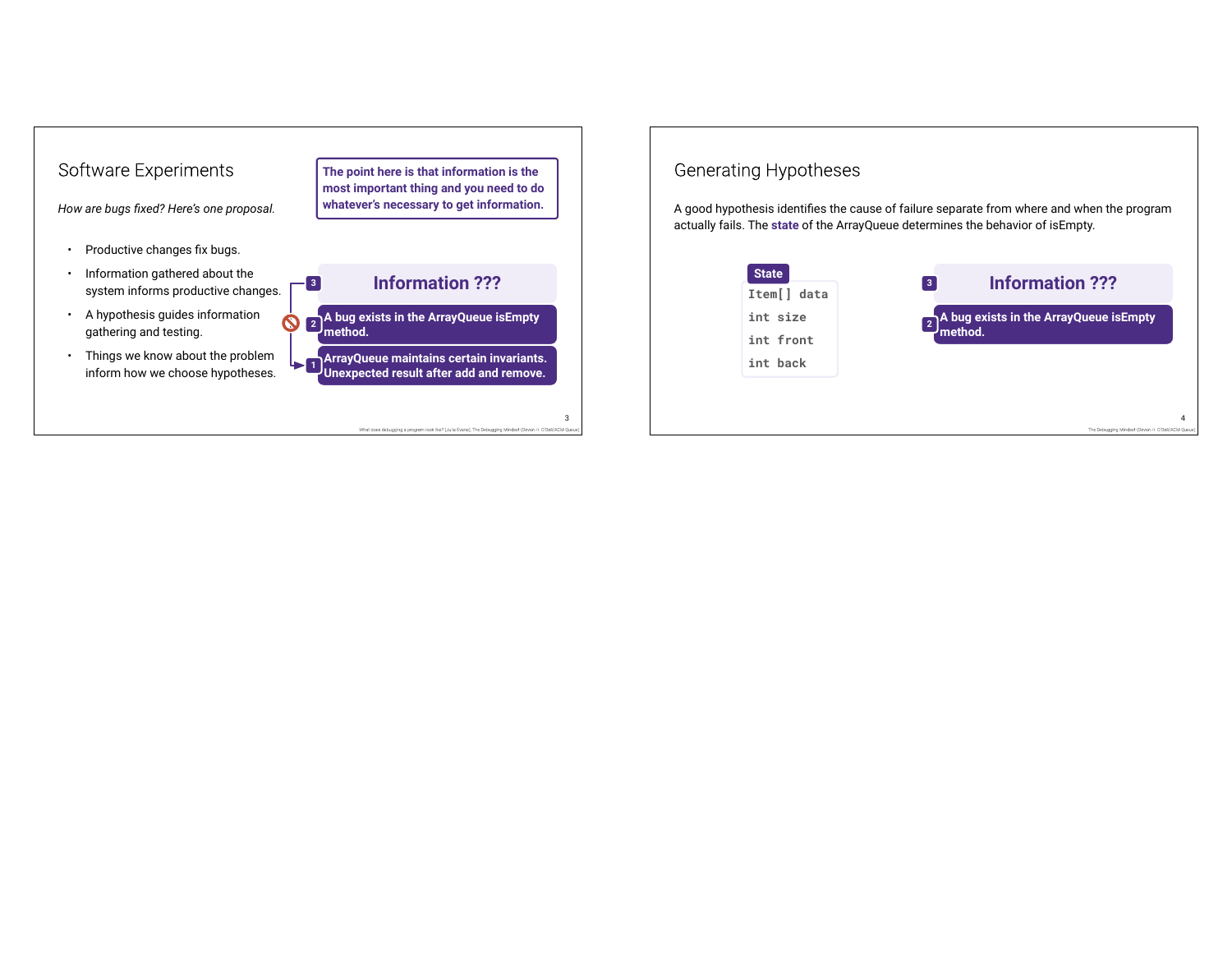### **Generating Hypotheses**

A good hypothesis identifies the cause of failure separate from where and when the program actually fails. The **state** of the ArrayQueue determines the behavior of isEmpty.

The hypothesis on the left suggests more about the problem than the one on the right.

**The size variable is not set correctly, causing isEmpty to return false.**

**A bug exists in the ArrayQueue isEmpty method.**

5

**?**: What is it about the hypothesis on the left that suggests more about the problem?

```
ArrayQueue1<String> queue = new ArrayQueue1<>();
     queue.add("a");
     queue.remove();
     queue.add("big");
     queue.remove();
     queue.remove();
     queue.add("car");
     queue.remove();
     System.out.println(
         "isEmpty() expected true, got " + queue.isEmpty());
Tests as a Source of Information
```
6

A good hypothesis describes a problem and is both testable and falsifiable.

**Q1**: Propose a new hypothesis from the test code.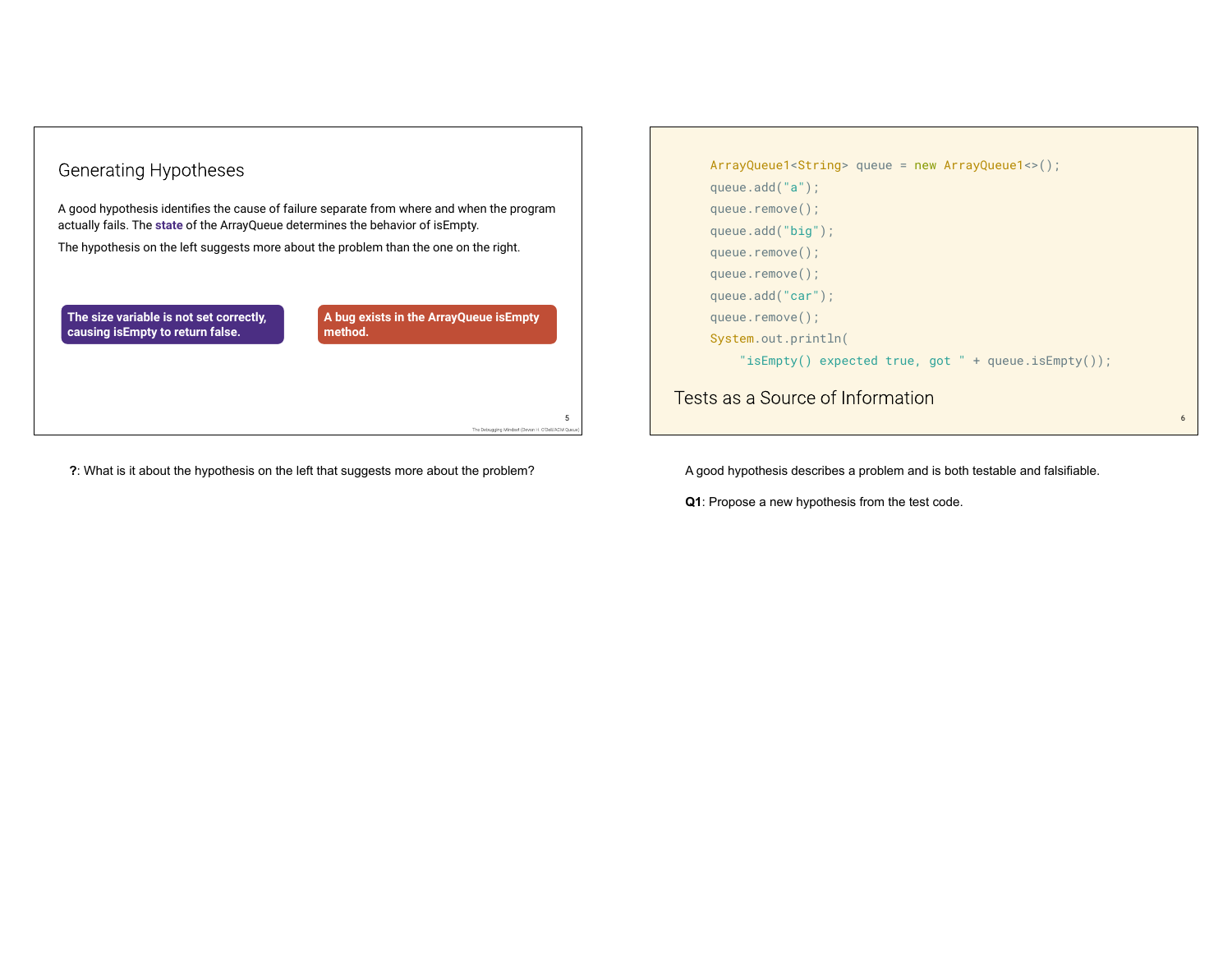## Gathering information

Debugging is about integrating various different sources of information to identify the source of an error.

- Trying new inputs.
- Writing a unit test to reproduce the bug.
- Explaining to yourself the behavior of each line of code.
- Searching online to understand what error messages mean.
- Changing or removing code.
- Poking at memory values with a debugger or print statements.

**?**: Bugs often appear away from their root causes. How does each information gathering method help us learn more about the problem?

#### Software Experiments

*How are bugs fixed? Here's one proposal.*

- Productive changes fix bugs.
- Information gathered about the system informs productive changes.
- A hypothesis guides information gathering and testing.
- Things we know about the problem inform how we choose hypotheses.

8

**The point here is that information is the most important thing and you need to do whatever's necessary to get information.**

- **Modify the remove method to handle the 3 special case of removing if empty.**
- **The remove method decrements the size variable even when the queue is empty.**
- 

9

**?**: What are the differences between this new hypothesis and the hypothesis that we started with? How did we get from the starting hypothesis to this new hypothesis?